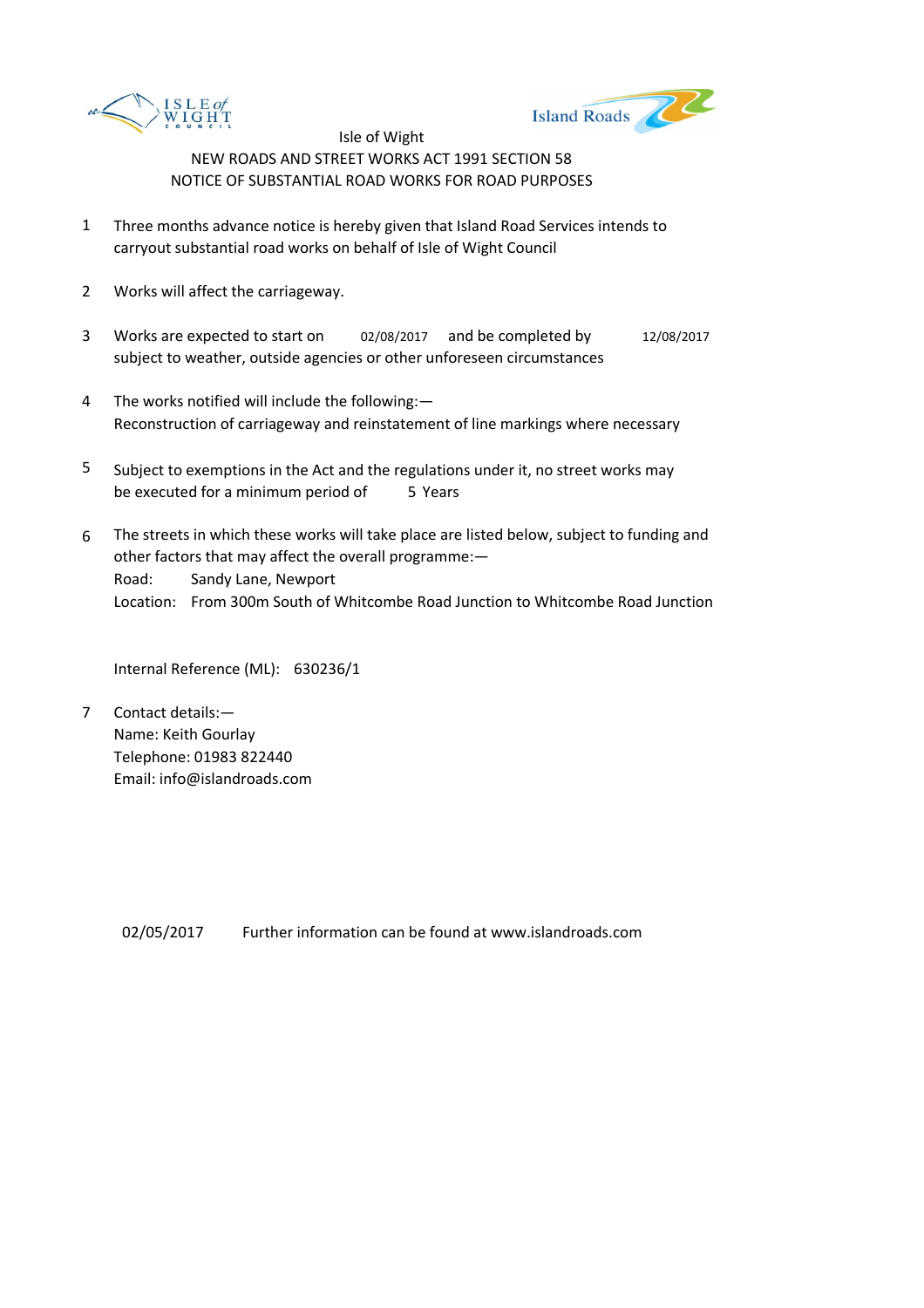



- 1 Three months advance notice is hereby given that Island Road Services intends to carryout substantial road works on behalf of Isle of Wight Council
- 2 Works will affect the carriageway.
- 3 Works are expected to start on 02/08/2017 and be completed by 12/08/2017 subject to weather, outside agencies or other unforeseen circumstances
- 4 The works notified will include the following:— Reconstruction of carriageway and reinstatement of line markings where necessary
- 5 be executed for a minimum period of 5 Years Subject to exemptions in the Act and the regulations under it, no street works may
- 6 The streets in which these works will take place are listed below, subject to funding and other factors that may affect the overall programme:—

Road: New Road, Gatcombe

Location: From 523m South of Whitcombe Road Junction to 300m South of Whitcombe Road Junction

Internal Reference (ML): 630236

7 Contact details:— Name: Keith Gourlay Telephone: 01983 822440 Email: info@islandroads.com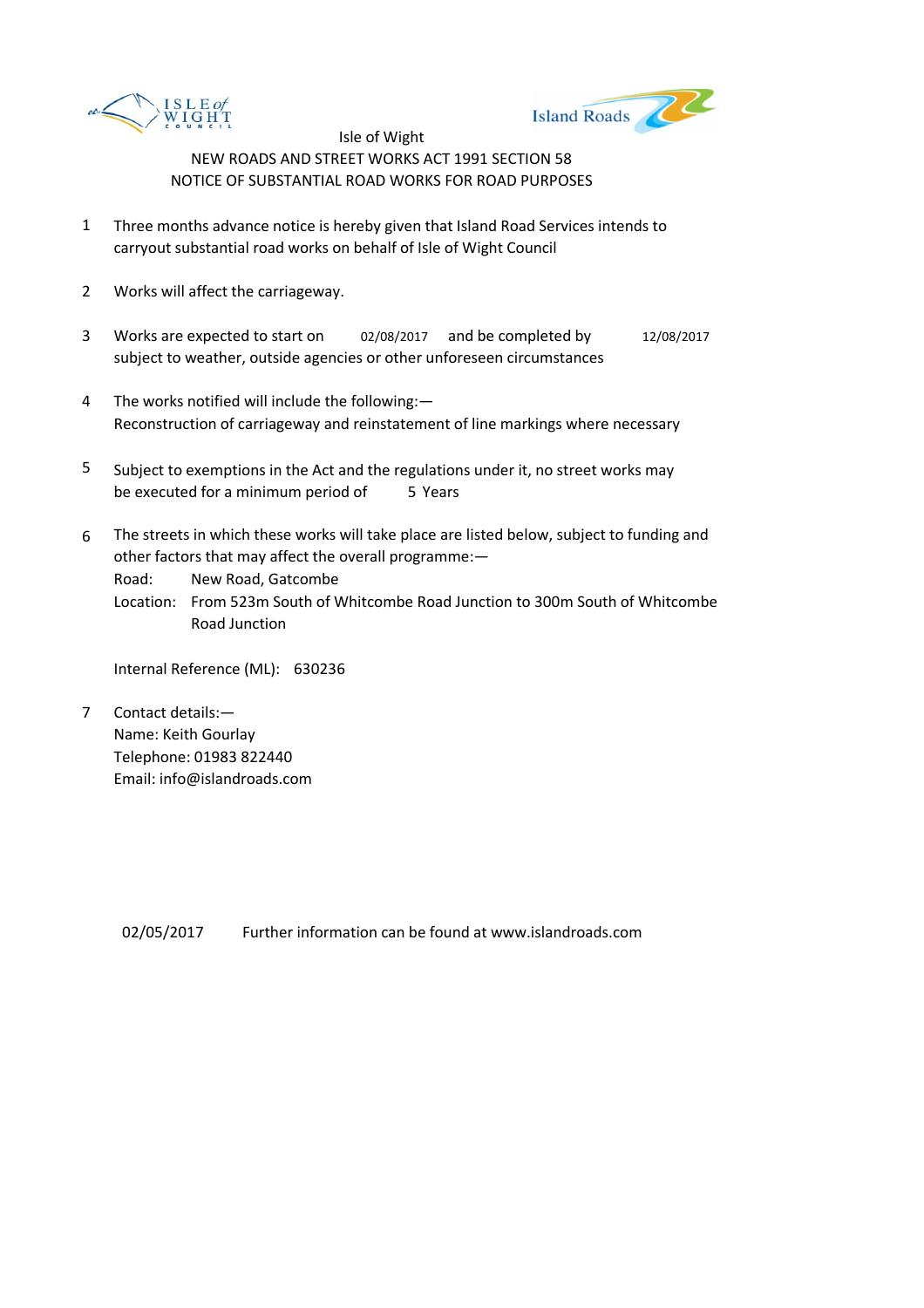



- 1 Three months advance notice is hereby given that Island Road Services intends to carryout substantial road works on behalf of Isle of Wight Council
- 2 Works will affect the carriageway.
- 3 Works are expected to start on 02/08/2017 and be completed by 12/08/2017 subject to weather, outside agencies or other unforeseen circumstances
- 4 The works notified will include the following:— Reconstruction of carriageway and reinstatement of line markings where necessary
- 5 be executed for a minimum period of 5 Years Subject to exemptions in the Act and the regulations under it, no street works may
- 6 The streets in which these works will take place are listed below, subject to funding and other factors that may affect the overall programme:—

Road: New Road, Gatcombe

Location: From 620m North of Highwood Lane Junction to 523m South of Whitcombe Road Junction

Internal Reference (ML): 630235

7 Contact details:— Name: Keith Gourlay Telephone: 01983 822440 Email: info@islandroads.com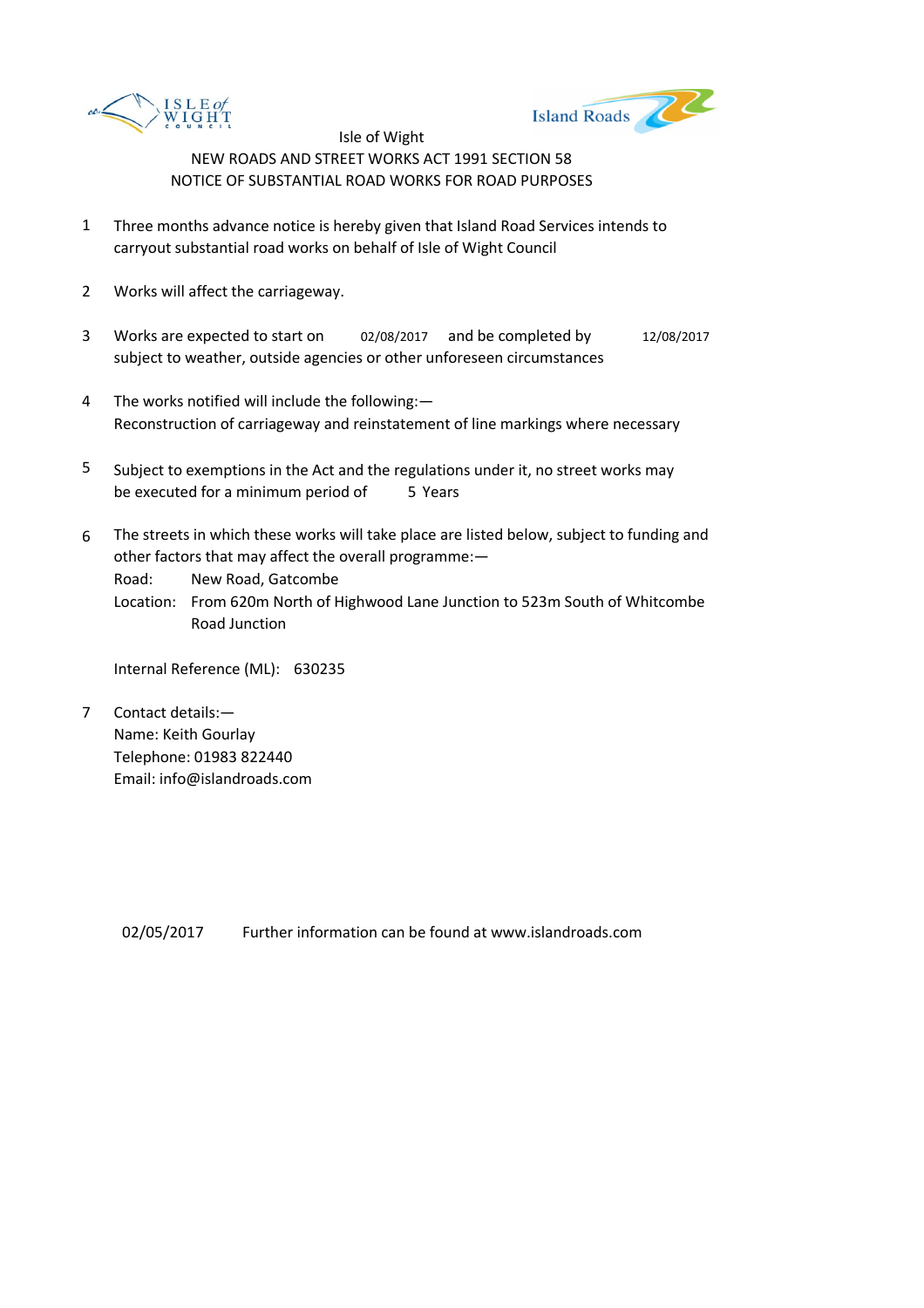



- 1 Three months advance notice is hereby given that Island Road Services intends to carryout substantial road works on behalf of Isle of Wight Council
- 2 Works will affect the carriageway.
- 3 Works are expected to start on 02/08/2017 and be completed by 12/08/2017 subject to weather, outside agencies or other unforeseen circumstances
- 4 The works notified will include the following:— Reconstruction of carriageway and reinstatement of line markings where necessary
- 5 be executed for a minimum period of 5 Years Subject to exemptions in the Act and the regulations under it, no street works may
- 6 Road: New Road, Gatcombe Location: From Highwood Lane Junction to 620m North of Highwood Lane Junction The streets in which these works will take place are listed below, subject to funding and other factors that may affect the overall programme:—

Internal Reference (ML): 630234

7 Contact details:— Name: Keith Gourlay Telephone: 01983 822440 Email: info@islandroads.com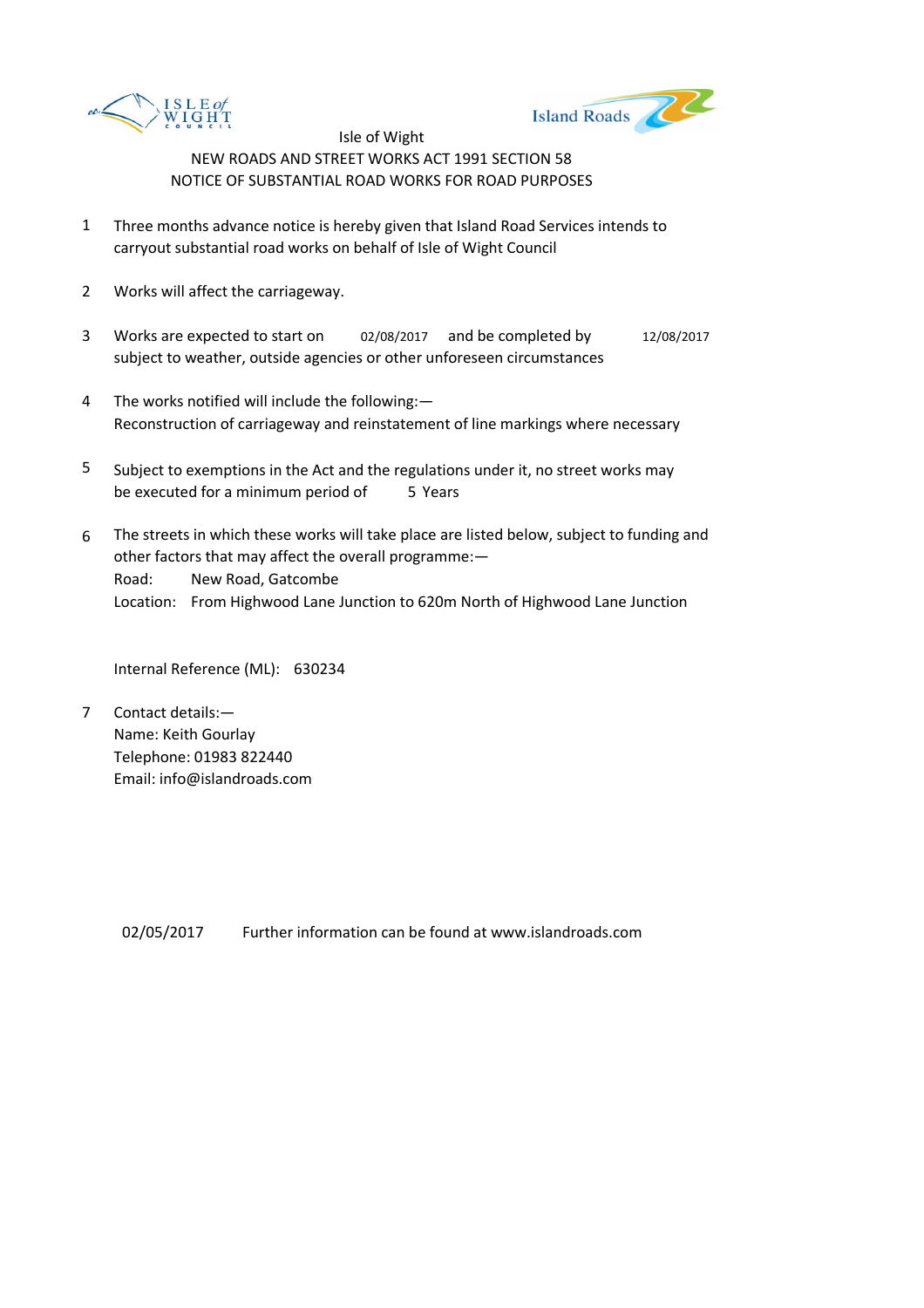



- 1 Three months advance notice is hereby given that Island Road Services intends to carryout substantial road works on behalf of Isle of Wight Council
- 2 Works will affect the carriageway.
- 3 Works are expected to start on 02/08/2017 and be completed by 12/08/2017 subject to weather, outside agencies or other unforeseen circumstances
- 4 The works notified will include the following:— Reconstruction of carriageway and reinstatement of line markings where necessary
- 5 be executed for a minimum period of 5 Years Subject to exemptions in the Act and the regulations under it, no street works may
- 6 Road: New Road, Gatcombe Location: From Loverstone Lane Junction to Highwood Lane Junction The streets in which these works will take place are listed below, subject to funding and other factors that may affect the overall programme:—

Internal Reference (ML): 630233

7 Contact details:— Name: Keith Gourlay Telephone: 01983 822440 Email: info@islandroads.com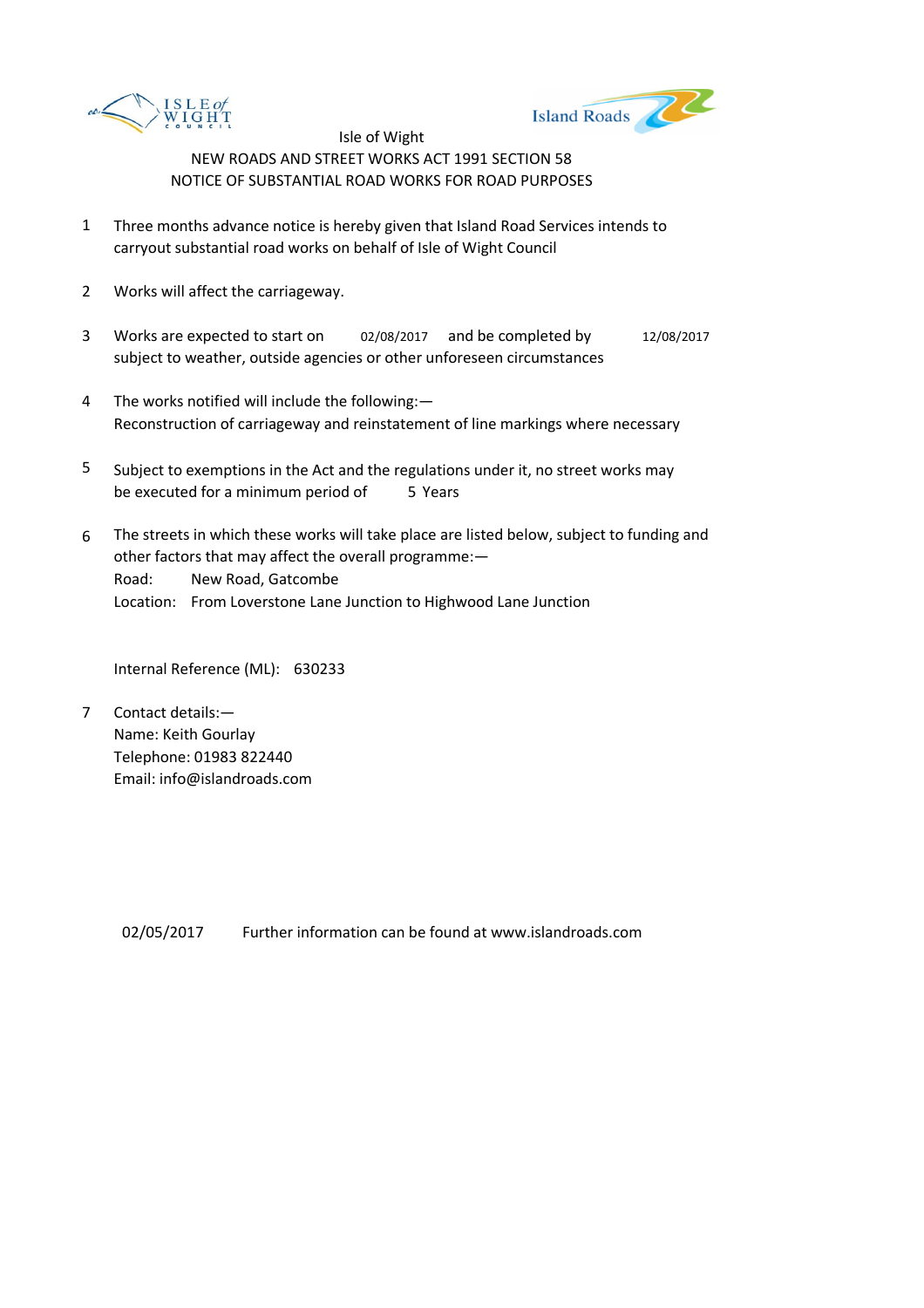



- 1 Three months advance notice is hereby given that Island Road Services intends to carryout substantial road works on behalf of Isle of Wight Council
- 2 Works will affect the carriageway.
- 3 Works are expected to start on 02/08/2017 and be completed by 12/08/2017 subject to weather, outside agencies or other unforeseen circumstances
- 4 The works notified will include the following:— Reconstruction of carriageway and reinstatement of line markings where necessary
- 5 be executed for a minimum period of 5 Years Subject to exemptions in the Act and the regulations under it, no street works may
- 6 The streets in which these works will take place are listed below, subject to funding and other factors that may affect the overall programme:—

Road: Newport Road, Apse Heath

Location: From 170m East of Winford Road Junction to 140m West of Alverstone Road **Junction** 

Internal Reference (ML): 410075

7 Contact details:— Name: Keith Gourlay Telephone: 01983 822440 Email: info@islandroads.com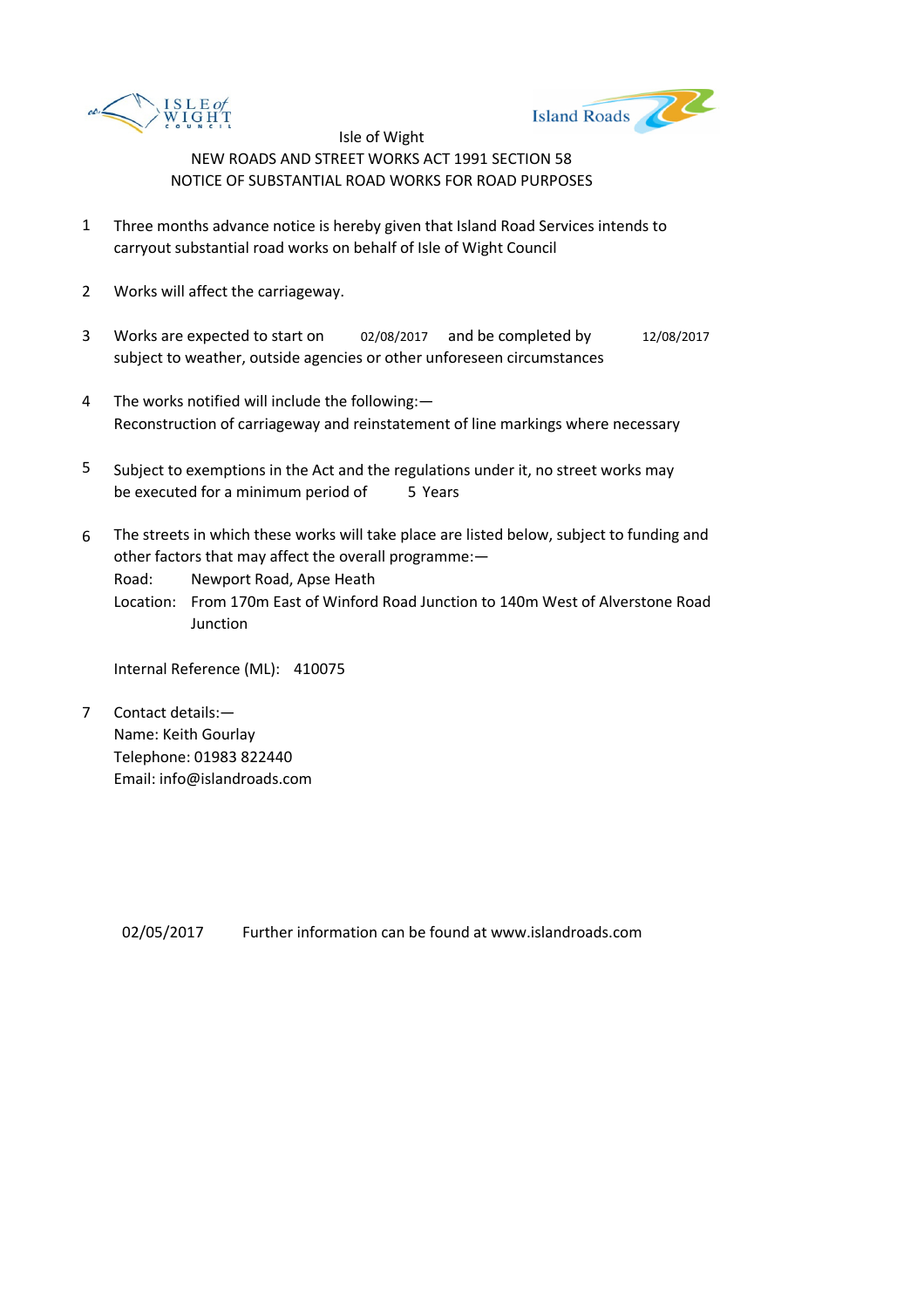



- 1 Three months advance notice is hereby given that Island Road Services intends to carryout substantial road works on behalf of Isle of Wight Council
- 2 Works will affect the carriageway.
- 3 Works are expected to start on 02/08/2017 and be completed by 12/08/2017 subject to weather, outside agencies or other unforeseen circumstances
- 4 The works notified will include the following:— Reconstruction of carriageway and reinstatement of line markings where necessary
- 5 be executed for a minimum period of 5 Years Subject to exemptions in the Act and the regulations under it, no street works may
- 6 Road: Newport Road, Apse Heath Location: From Winford Road Junction to 170m East of Winford Road Junction The streets in which these works will take place are listed below, subject to funding and other factors that may affect the overall programme:—

Internal Reference (ML): 410074

7 Contact details:— Name: Keith Gourlay Telephone: 01983 822440 Email: info@islandroads.com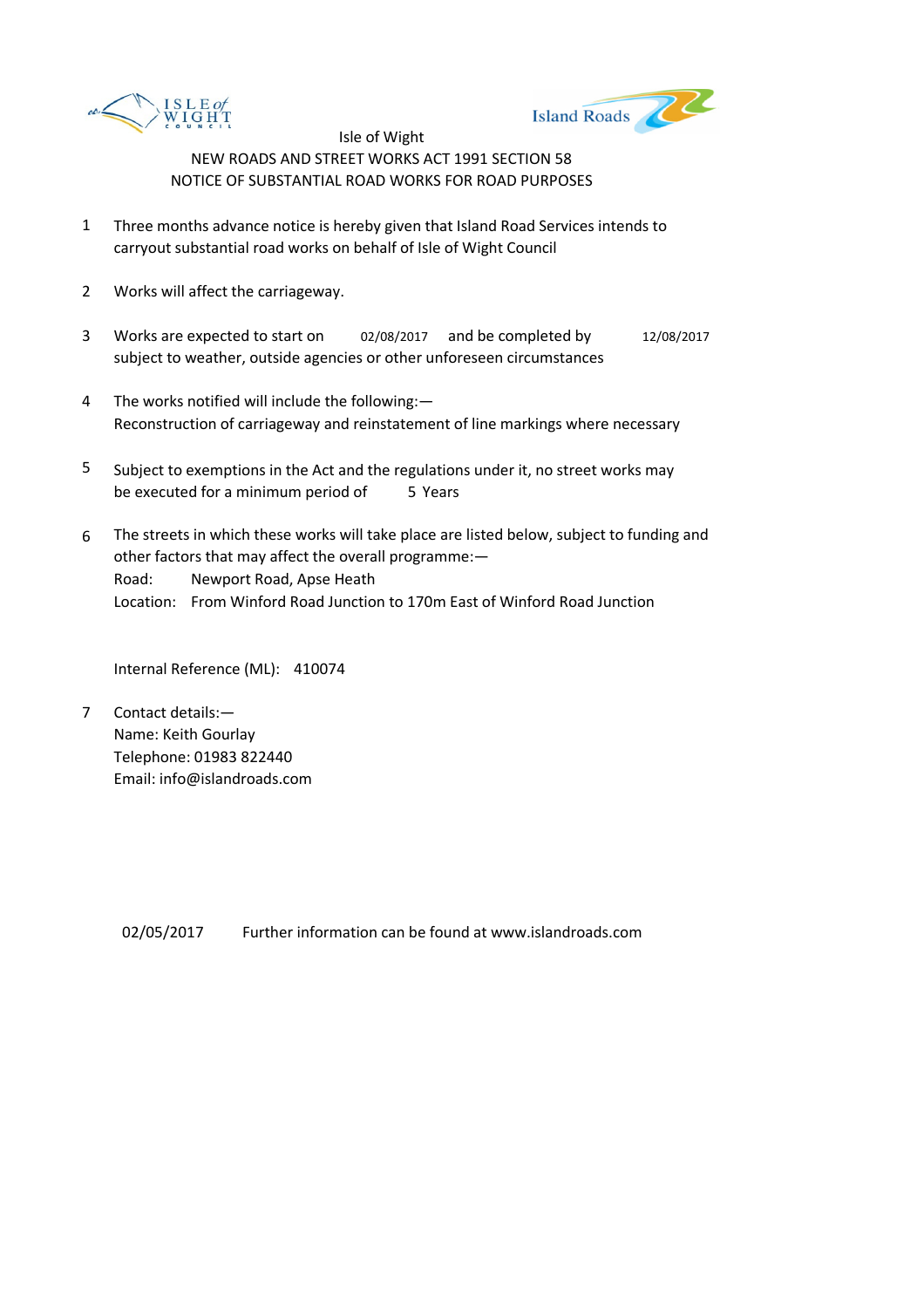



- 1 Three months advance notice is hereby given that Island Road Services intends to carryout substantial road works on behalf of Isle of Wight Council
- 2 Works will affect the carriageway.
- 3 Works are expected to start on 02/08/2017 and be completed by 12/08/2017 subject to weather, outside agencies or other unforeseen circumstances
- 4 The works notified will include the following:— Reconstruction of carriageway and reinstatement of line markings where necessary
- 5 be executed for a minimum period of 5 Years Subject to exemptions in the Act and the regulations under it, no street works may
- 6 Road: Hale Common, Arreton Location: From 250m West of Winford Road Junction to Winford Road Junction The streets in which these works will take place are listed below, subject to funding and other factors that may affect the overall programme:—

Internal Reference (ML): 410073/1

7 Contact details:— Name: Keith Gourlay Telephone: 01983 822440 Email: info@islandroads.com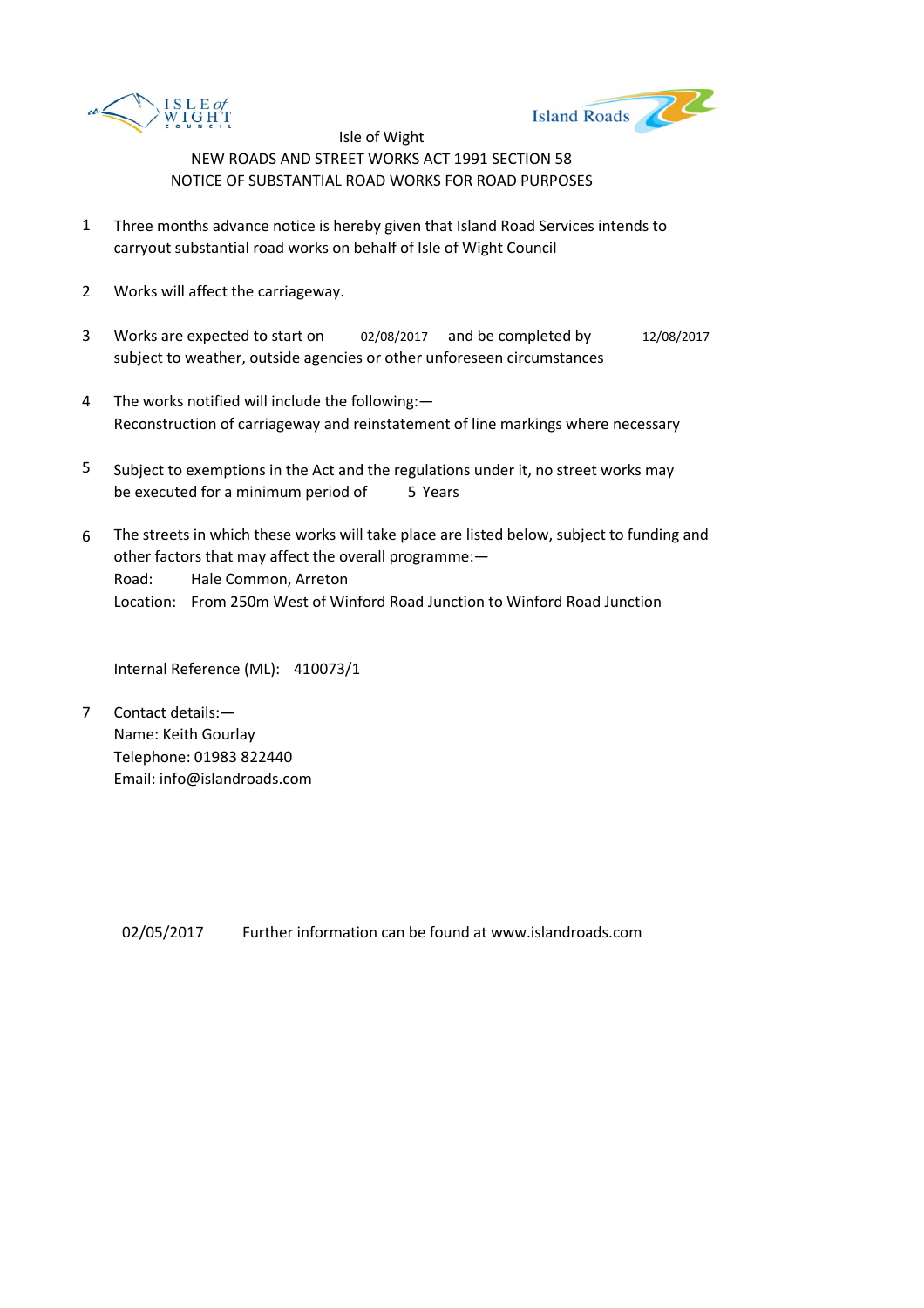



- 1 Three months advance notice is hereby given that Island Road Services intends to carryout substantial road works on behalf of Isle of Wight Council
- 2 Works will affect the carriageway.
- 3 Works are expected to start on 02/08/2017 and be completed by 12/08/2017 subject to weather, outside agencies or other unforeseen circumstances
- 4 The works notified will include the following:— Reconstruction of carriageway and reinstatement of line markings where necessary
- 5 be executed for a minimum period of 5 Years Subject to exemptions in the Act and the regulations under it, no street works may
- 6 Road: East Ashey Lane, Brading Location: From 620m East of Ashey Road Junction to Harding Shute Junction The streets in which these works will take place are listed below, subject to funding and other factors that may affect the overall programme:—

Internal Reference (ML): 340365

7 Contact details:— Name: Keith Gourlay Telephone: 01983 822440 Email: info@islandroads.com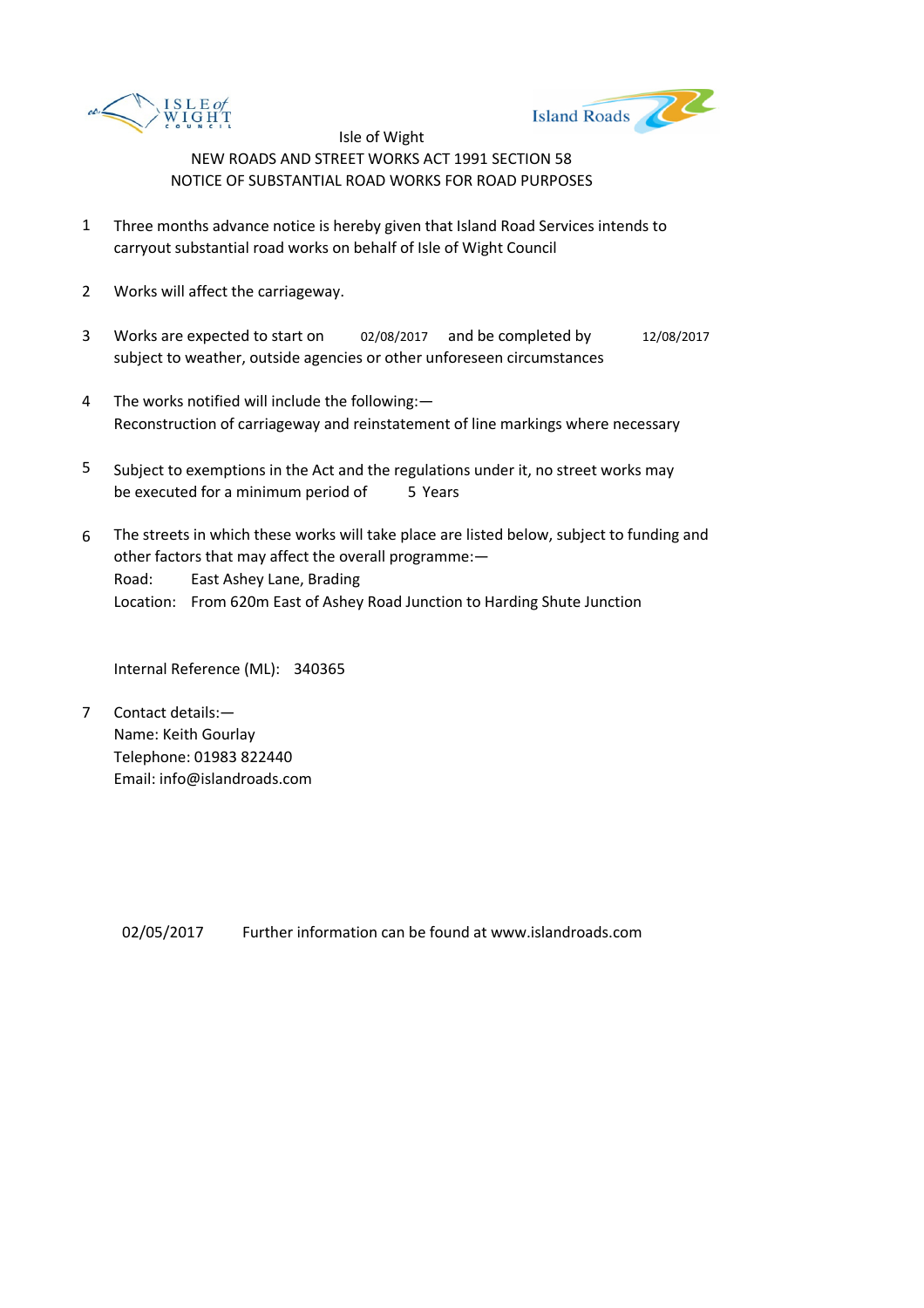



- 1 Three months advance notice is hereby given that Island Road Services intends to carryout substantial road works on behalf of Isle of Wight Council
- 2 Works will affect the carriageway.
- 3 Works are expected to start on 02/08/2017 and be completed by 12/08/2017 subject to weather, outside agencies or other unforeseen circumstances
- 4 The works notified will include the following:— Reconstruction of carriageway and reinstatement of line markings where necessary
- 5 be executed for a minimum period of 5 Years Subject to exemptions in the Act and the regulations under it, no street works may
- 6 Road: East Ashey Lane, Brading Location: From Ashey Road Junction to 620m East of Ashey Road Junction The streets in which these works will take place are listed below, subject to funding and other factors that may affect the overall programme:—

Internal Reference (ML): 340364

7 Contact details:— Name: Keith Gourlay Telephone: 01983 822440 Email: info@islandroads.com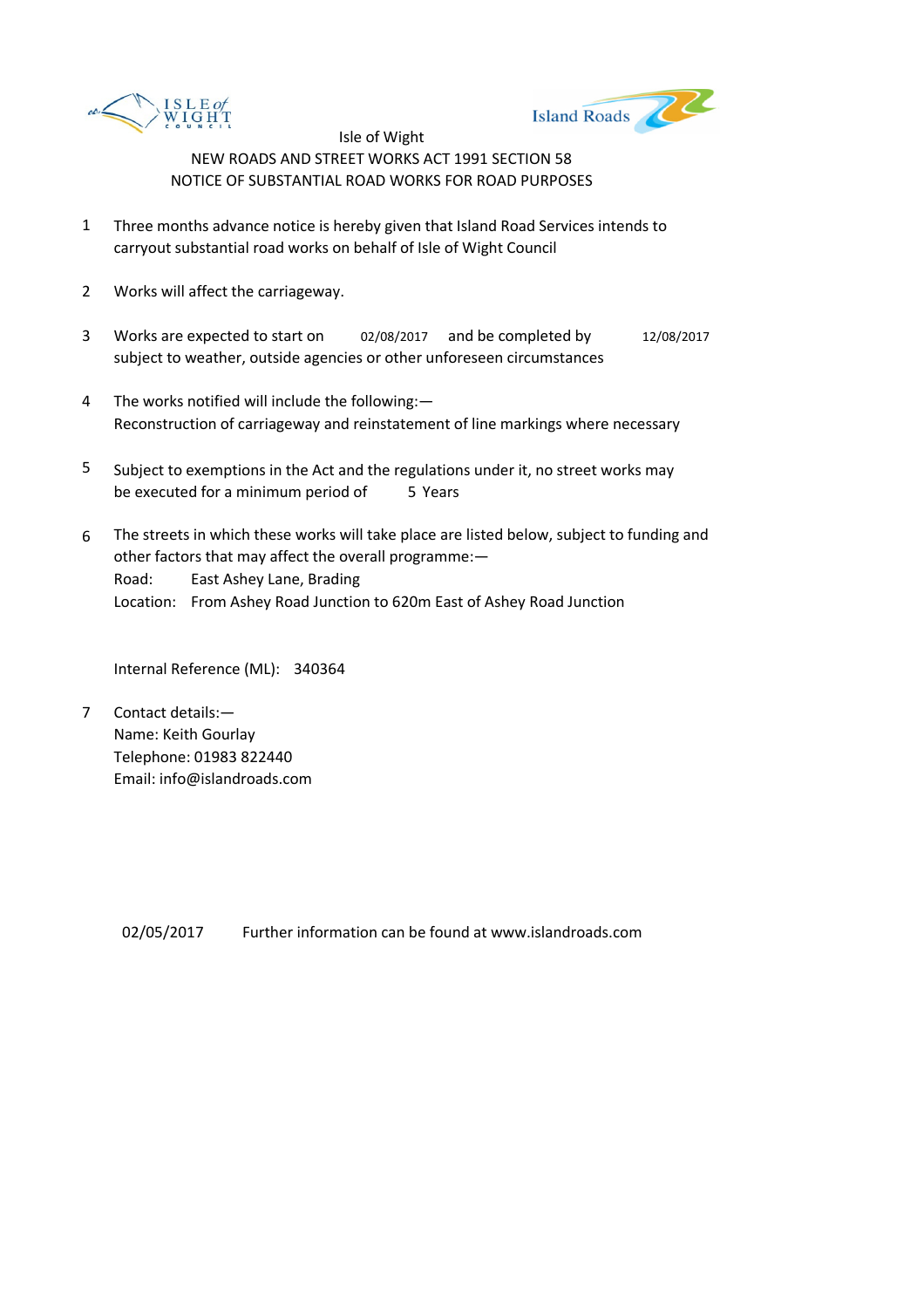



- 1 Three months advance notice is hereby given that Island Road Services intends to carryout substantial road works on behalf of Isle of Wight Council
- 2 Works will affect the carriageway.
- 3 Works are expected to start on 02/08/2017 and be completed by 12/08/2017 subject to weather, outside agencies or other unforeseen circumstances
- 4 The works notified will include the following:— Reconstruction of carriageway and reinstatement of line markings where necessary
- 5 be executed for a minimum period of 5 Years Subject to exemptions in the Act and the regulations under it, no street works may
- 6 Road: Bullen Road, Nettlestone Location: From 68m South of Gregory Avenue Junction to Pondwell Hill Junction The streets in which these works will take place are listed below, subject to funding and other factors that may affect the overall programme:—

Internal Reference (ML): 330375

7 Contact details:— Name: Keith Gourlay Telephone: 01983 822440 Email: info@islandroads.com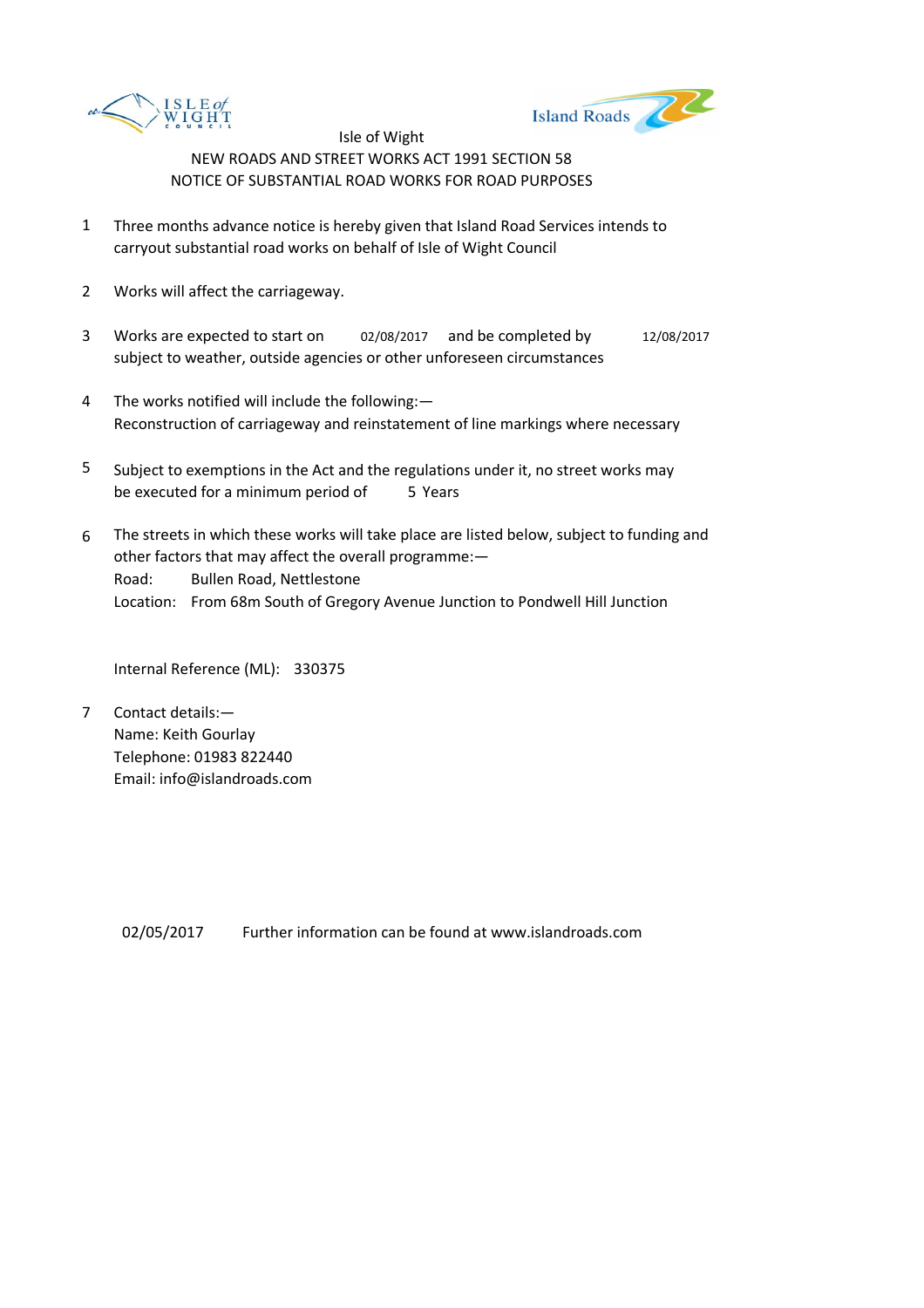



- 1 Three months advance notice is hereby given that Island Road Services intends to carryout substantial road works on behalf of Isle of Wight Council
- 2 Works will affect the carriageway.
- 3 Works are expected to start on 02/08/2017 and be completed by 12/08/2017 subject to weather, outside agencies or other unforeseen circumstances
- 4 The works notified will include the following:— Reconstruction of carriageway and reinstatement of line markings where necessary
- 5 be executed for a minimum period of 5 Years Subject to exemptions in the Act and the regulations under it, no street works may
- 6 Road: Medina Avenue, Newport Location: From Cypress Road Junction to St Georges Approach The streets in which these works will take place are listed below, subject to funding and other factors that may affect the overall programme:—

Internal Reference (ML): 240141

7 Contact details:— Name: Keith Gourlay Telephone: 01983 822440 Email: info@islandroads.com